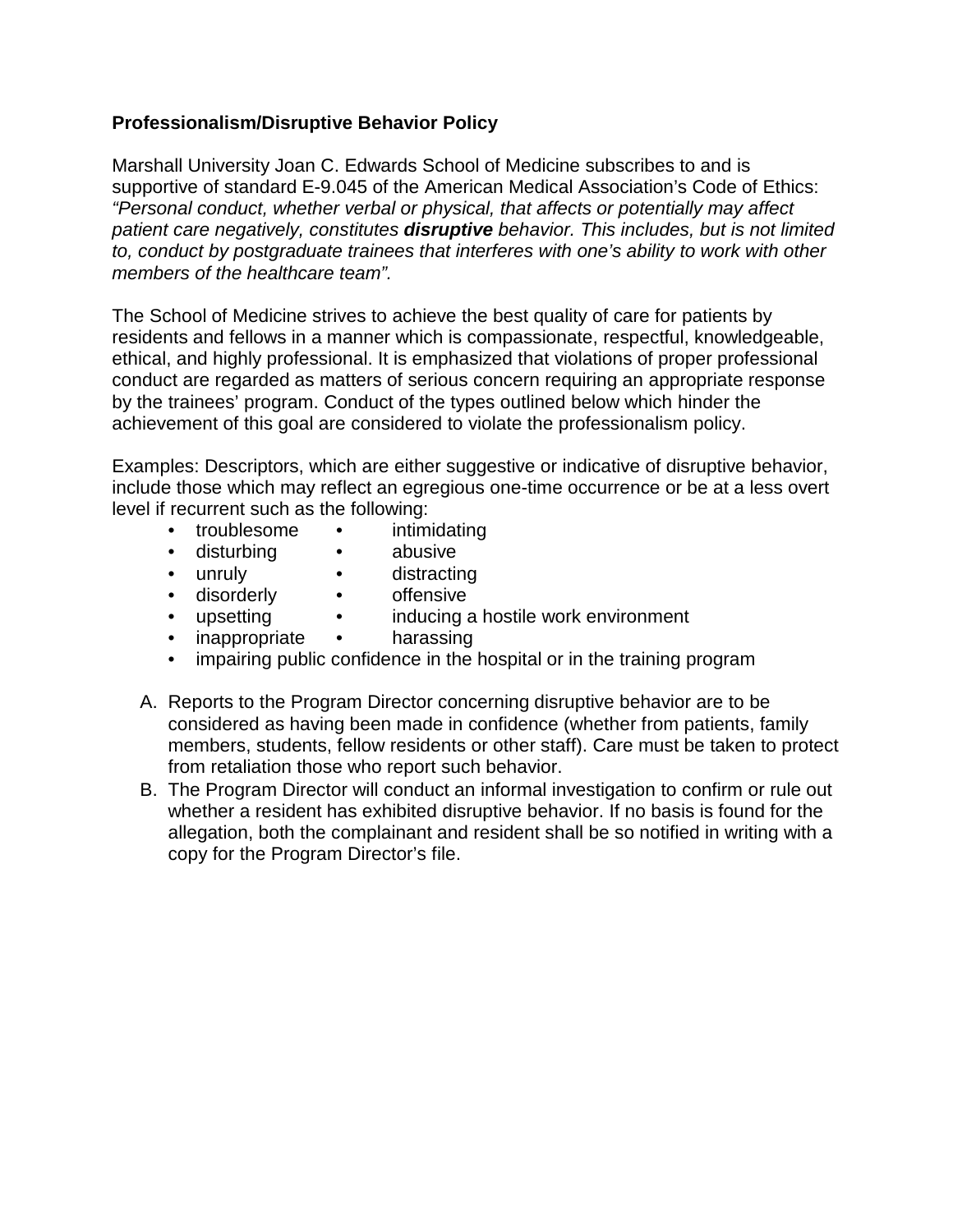C. If the investigation verifies that disruptive behavior has occurred, the Program Director in his/her judgment, and depending on the nature and severity of the behavior, will engage the resident in an informal process of review of the incident including: expectations as to appropriate behavior; guidance; mentoring; and follow-up monitoring. The resident will also be warned that a recurrence will lead to a formal intervention with possible consequences that include non-academic probation and/or dismissal depending upon the severity and/or frequency of the behavior. Documentation of all discussions, corrective measures and the trainee's response to them is essential. Ordinarily, a formal intervention will be regarded as falling within the category of academic remediation unless circumstances suggest otherwise.